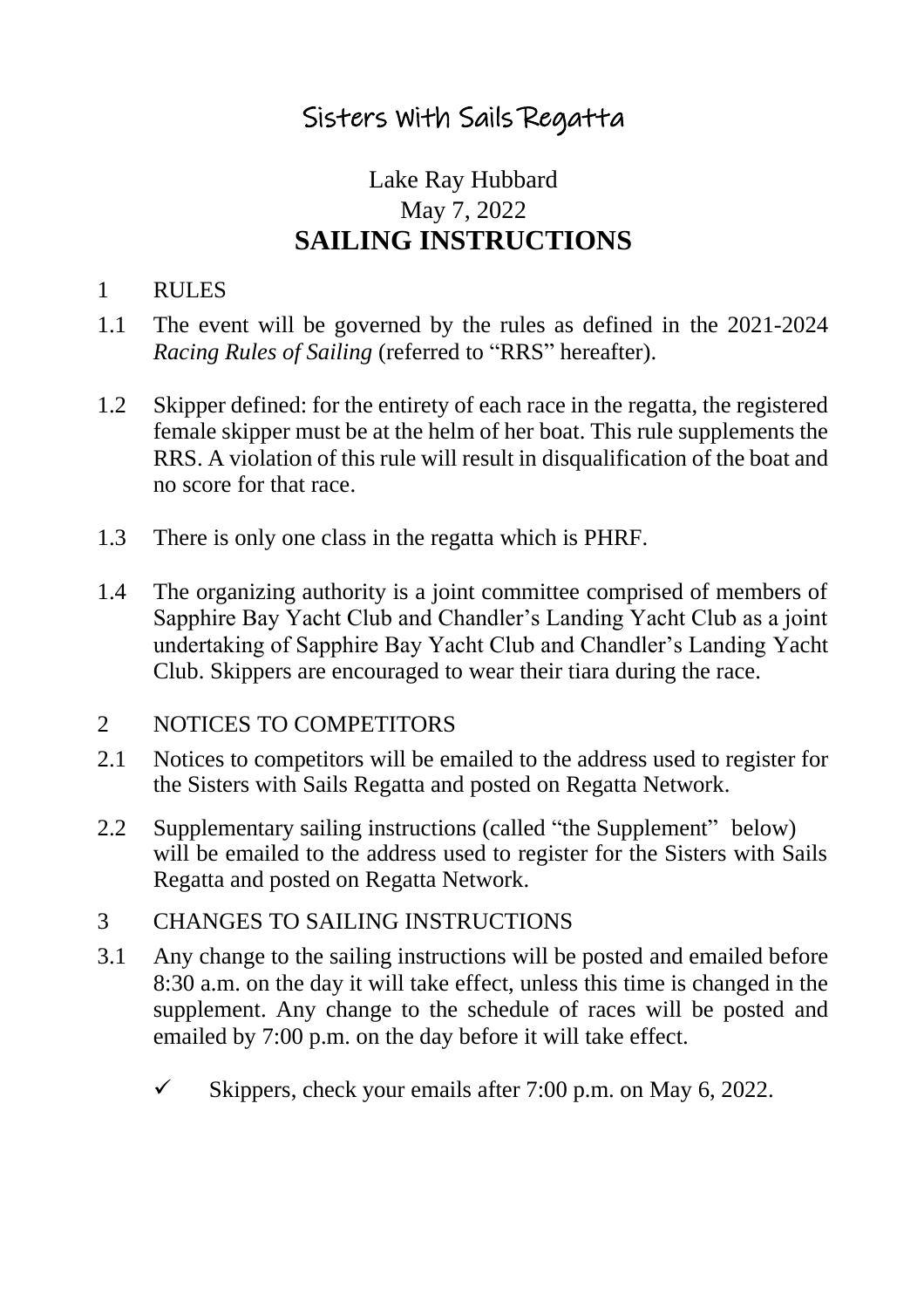#### 4 SIGNALS MADE ASHORE

4.1 Signals made ashore will be displayed from the flagpole in front of The Yacht Club at Chandler's Landing.

## 5 SCHEDULE OF RACES

All races will be held Saturday, May 7, 2022.

#### 5.1 **TIME**

## **9:00 a.m. Registration**

Skippers: Registration is available at Sapphire Bay Yacht Club (located at or near the Ship Store) and Chandler's Landing Yacht Club (located in the Portside Room which is downstairs in The Yacht Club).

Skippers need to check in and receive their tiaras and provide a list of crew members who will be on their boat during the regatta.

Skippers must be registered by 10:00 a.m.

| $11:00$ a.m. | <b>First Warning Signal, additional races following</b> |
|--------------|---------------------------------------------------------|
| $3:00$ p.m.  | No Warning Signal after this time                       |
|              |                                                         |

## **5:00 p.m. Trophy presentation and Post-Race Party**

Location: The Yacht Club at Chandler's Landing downstairs in the SS Lounge. There are a few guest slips available at Chandler's Landing Marina on a first come, first served basis or dock your boat at your home marina and join us for the celebration.

5.2 To alert boats that a race or sequence of races will begin soon, the orange starting line flag will be displayed with one sound at least five minutes before a warning signal is made.

## 6 CLASS FLAGS

6.1 There is only one class of vessels in this regatta.

## 7 THE COURSES

- 7.1 No later than the warning signal of each race, the race committee will designate the course. Skippers must check the board on the race committee boat and check in with race committee prior to each race.
- 7.2 The courses are illustrated in Appendix 1, including the order in which marks are to be rounded. All roundings are to port.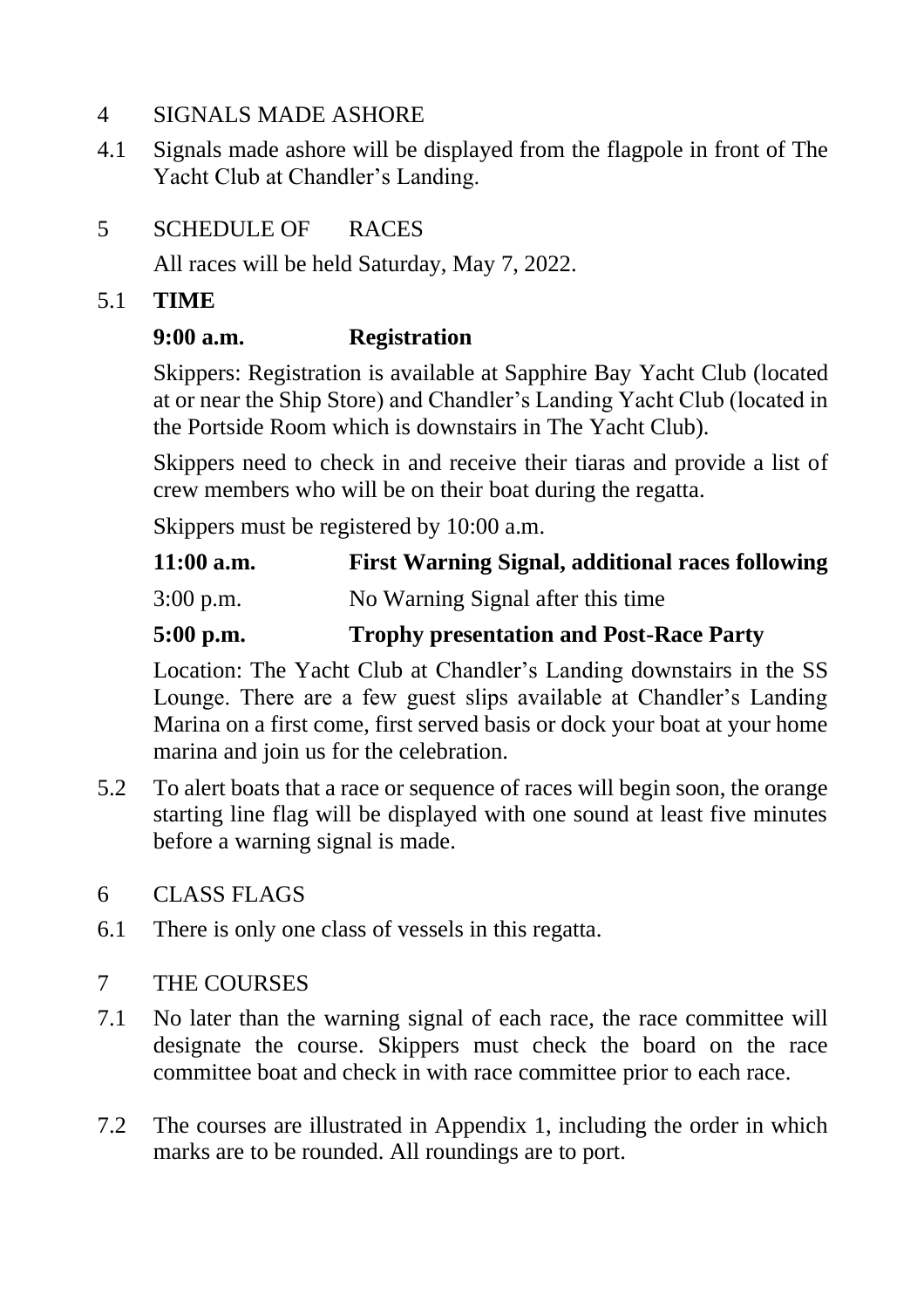## 8 MARKS

- 8.1 A list of the marks which may be used is in Appendix 2.
- 8.2 Any changes to the marks, such as using dropped marks, will be included in any supplement or announced by the race committee prior to the warning signal for each race or as provided in the RRS.
- 9 THE START
- 9.1 Races will be started by using RRS 26, with the Warning Signal five minutes before the Starting Signal.
- 9.2 All boats will start at the same time.
- 9.3 The starting line will be between a staff displaying an orange flag on the race committee vessel and the course side of the starting mark.
- 9.4 A boat starting later than 8 minutes after the starting signal will be scored Did Not Start.
- 10 CHANGE OF THE NEXT LEG OF THE COURSE
- 10.1 To change the next leg of the course, the race committee will lay a new mark (or move the finishing line) and remove the original mark as soon as practicable. When in a subsequent change a new mark is replaced, it will be replaced by an original mark. Race Committee will announce any change to the next leg of race on VHF radio (See 18).

#### 11 RECALLS

- 11.1 Individual recalls will be signaled in accordance with rule 29.1. In addition, the Race Committee will attempt to broadcast the name or number of each recalled boat on VHF radio (See 18). The following shall not be grounds for redress:
	- Failure of a boat to receive the recall broadcast
	- A boat's position in the sequence of broadcast numbers
- 11.2. General recalls will be signaled in accordance with rule 29.2.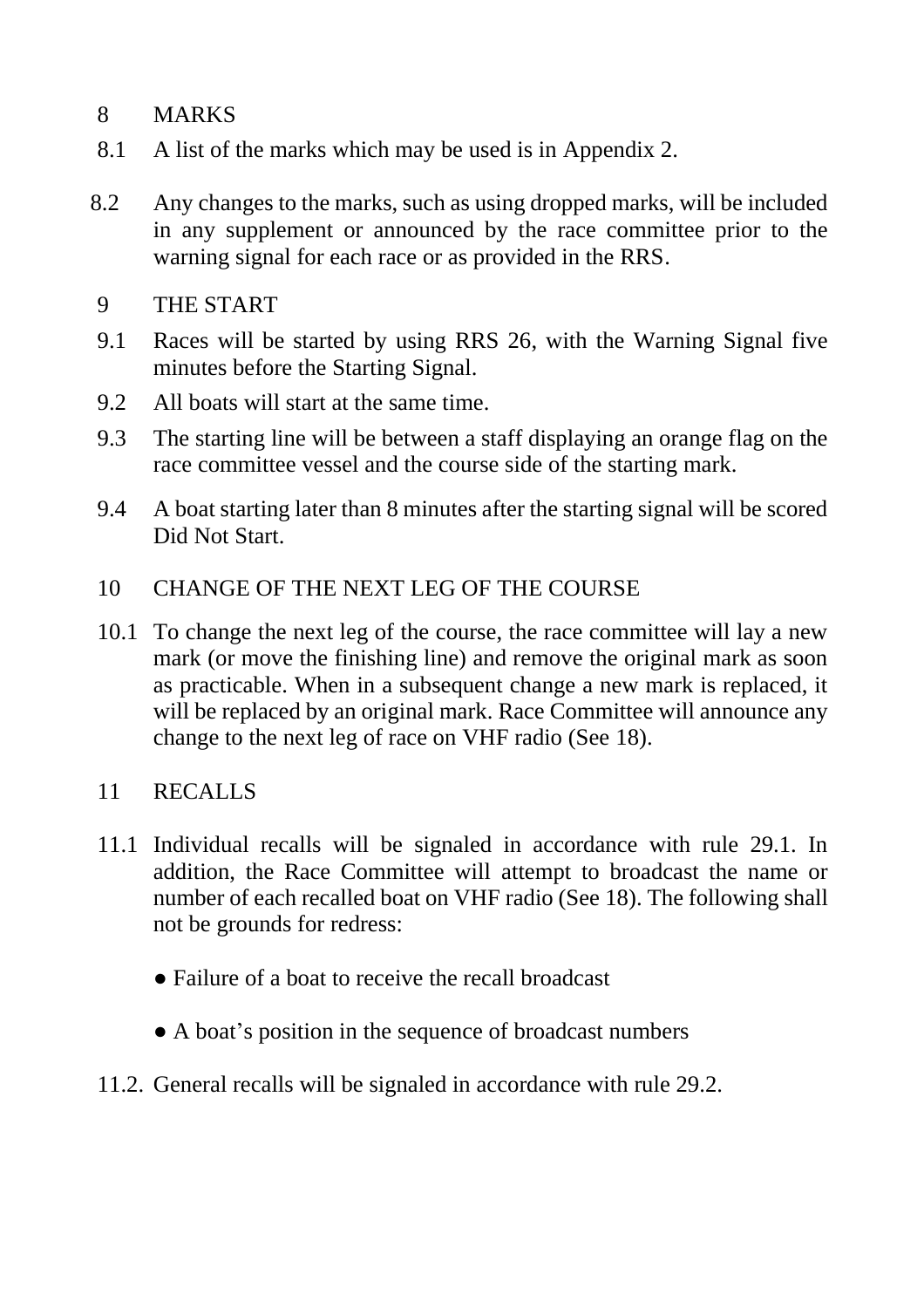## 12 THE FINISH

12.1 The finishing line will be between a staff displaying a blue flag on the race committee vessel and the course side of the finishing mark.

#### 13 TIME LIMITS

- 13.1 If no boat has passed the first mark within one hour of the start, the race will be abandoned.
- 13.2 Boats failing to finish with 40 minutes after the first boat in the race finishes will be scored Did Not Finish, without a hearing.

## 14 PROTESTS AND REQUESTS FOR REDRESS

- 14.1 Protest Forms may be picked up at the Registration Table at The Yacht Club at Chandler's Landing following the regatta. Protests and requests for redress or reopening shall be delivered there within the appropriate time limit. If no one is present at the Registration Table during the protest time period, please contact Adriane Jevnick at (214)448-1839.
- 14.2 The protest time limit is 60 minutes after the last boat has finished the last race of the day or the race committee signals no more racing today, whichever is later.
- 14.3 Notices will be posted no later than 30 minutes after the protest time limit to inform competitors of hearings in which they are parties or named as witnesses and where the hearings will be held.
- 14.4 Notices of protests by the race committee, technical committee or protest committee will be posted to inform boats under RRS 61.1(b).

## 15. SCORING

- 15.1. One race is required to be completed to constitute a regatta.
- 15.2. Scoring will be made with adjustments in Finishing Places including the boat's Lake Ray Hubbard PHRF rating. The Low Point System in A4 will be used (with adjustments for each boat's PHRF rating).
- 15.3 A boat's regatta score will be the total of her race scores.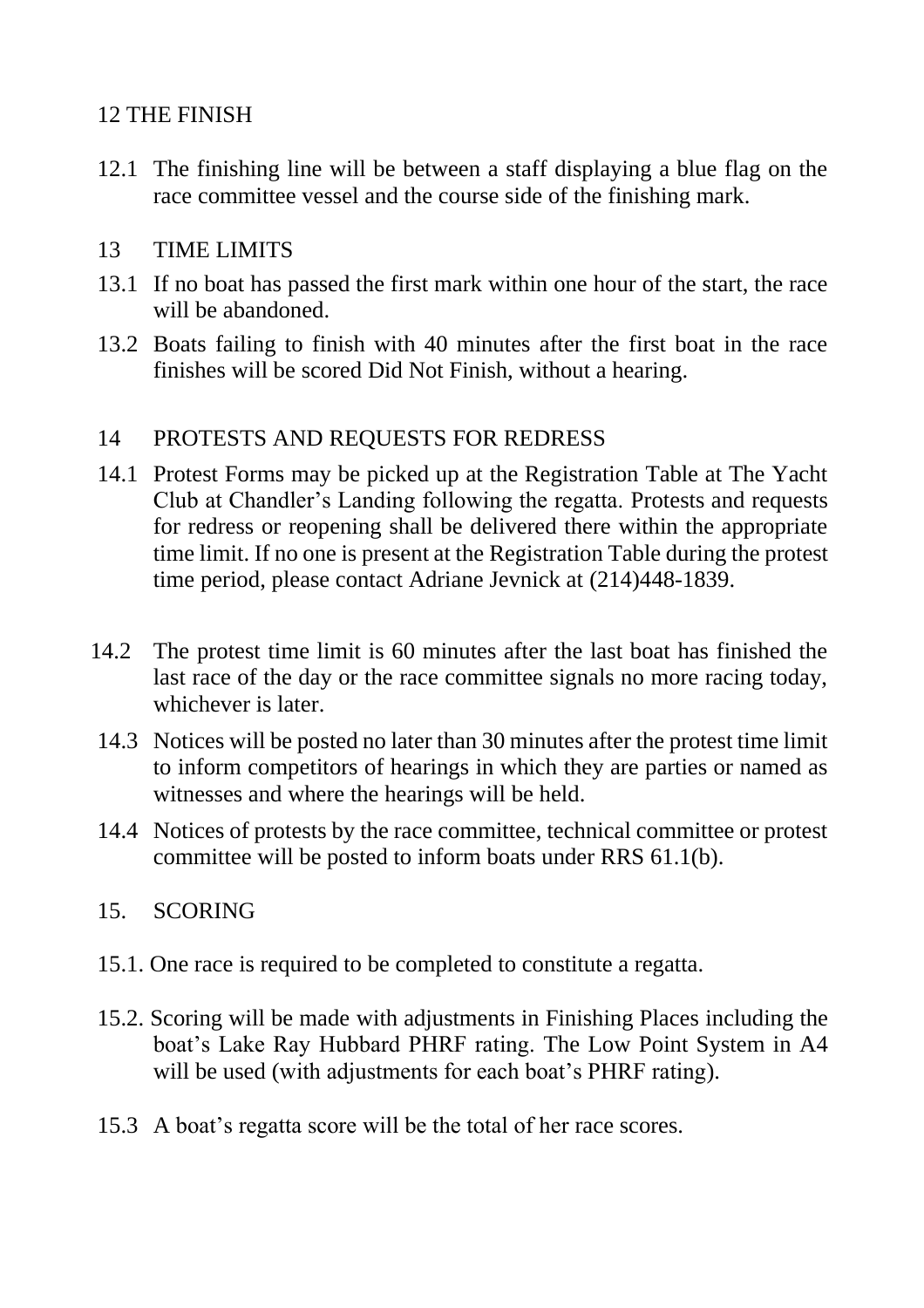## 16. SAFETY CONSIDERATIONS

- 16.1 Check-In: Before the warning signal of her first race, each boat shall sail past the race committee vessel and hail her sail number or boat name until acknowledged by the race committee by repeating the boat's sail number or boat name.
- 16.2 A boat that retires from a race shall notify the race committee as soon as practical by VHF radio.

#### 17. SUPPORT BOATS

17.1 Coaches, cheerleaders, fans, and support personnel shall stay outside the areas where boats are racing from the time of the preparatory signal for the race to start until all boats have finished or retired or the race committee signals a postponement or abandonment.

#### 18 RADIO COMMUNICATION

18.1. The Race Committee will use Channel 71. Except in an emergency, a boat shall neither make radio transmissions while racing nor receive radio communications not available to all boats. This restriction also applies to cellular telephones and devices.

#### 19 PRIZES

- 19.1 Trophies will be awarded for first, second, and third place as determined by the organizing authority and regatta committee which is comprised of members of Sapphire Bay Yacht Club and Chandler's Landing Yacht Club.
- 19.2 The Sisters with Sails Regatta Trophy will be awarded to the top finishing boat whose crew members on the boat during the entire regatta consist of primarily females (more than 50 percent of crew including skipper). Skippers must submit their crew member list at registration to be considered for this award. Crew member lists may also be emailed prior to the regatta to [shilafletcher@gmail.com.](mailto:shilafletcher@gmail.com)